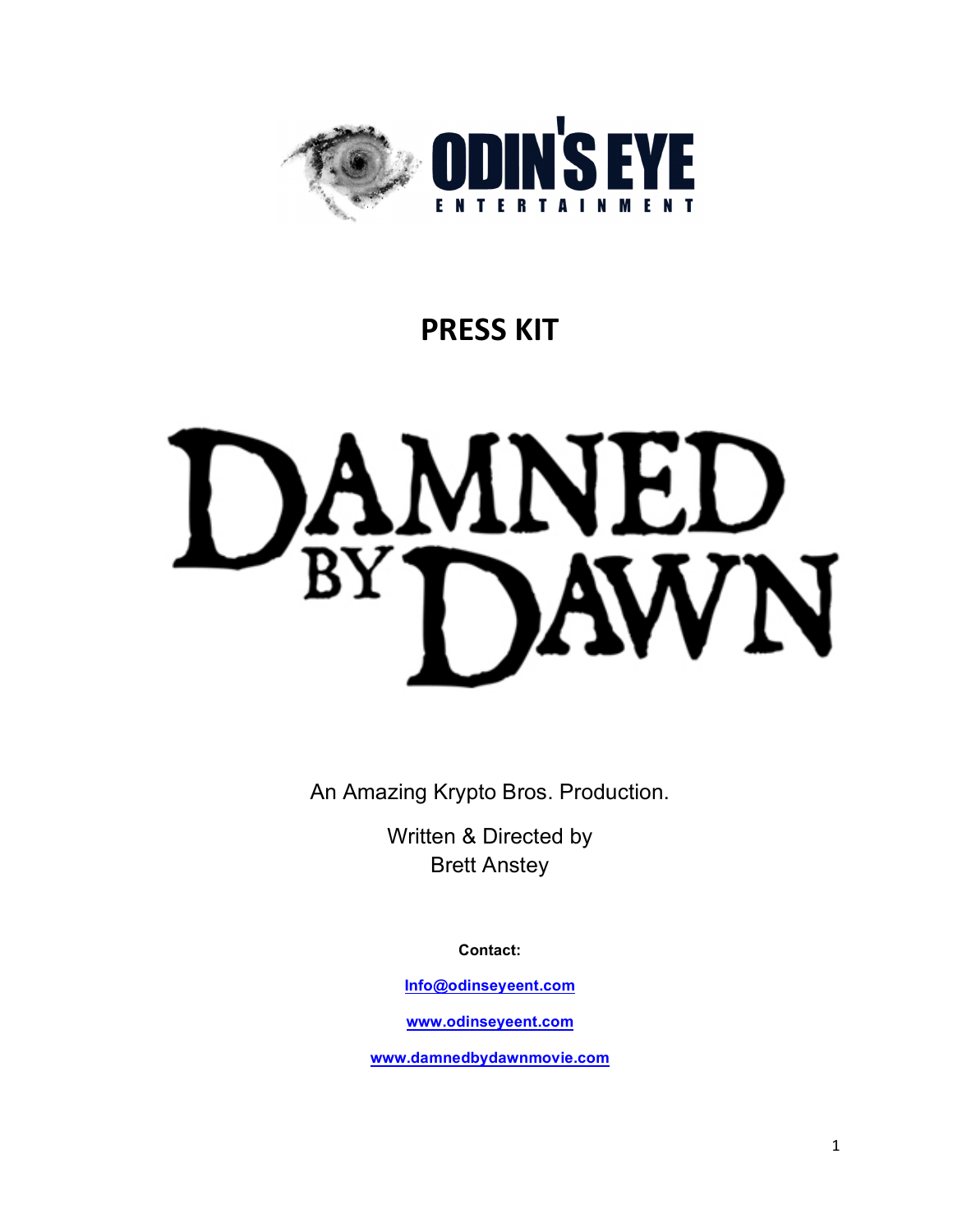# **CREDITS**

**An Amazing Krypto Bros. Production.**

**Written & Directed by Brett Anstey**

> **Produced by Brett Anstey Luke Gibson**

**Special Make Up Effects Justin Dix**

**Production Designer David Jackson**

> **Film Editor Dave Redman**

**Director of Photography Reg Spoon**

> **Sound Designer Tristan Meredith**

**Original Music Phil Lambert Scott McIntyre**

**STARRING**

**Renee Willner**

**Bridget Neval**

**Peter Stratford**

**Dawn Klingberg**

**Taryn Eva**

**Danny Alder**

**Mark Taylor**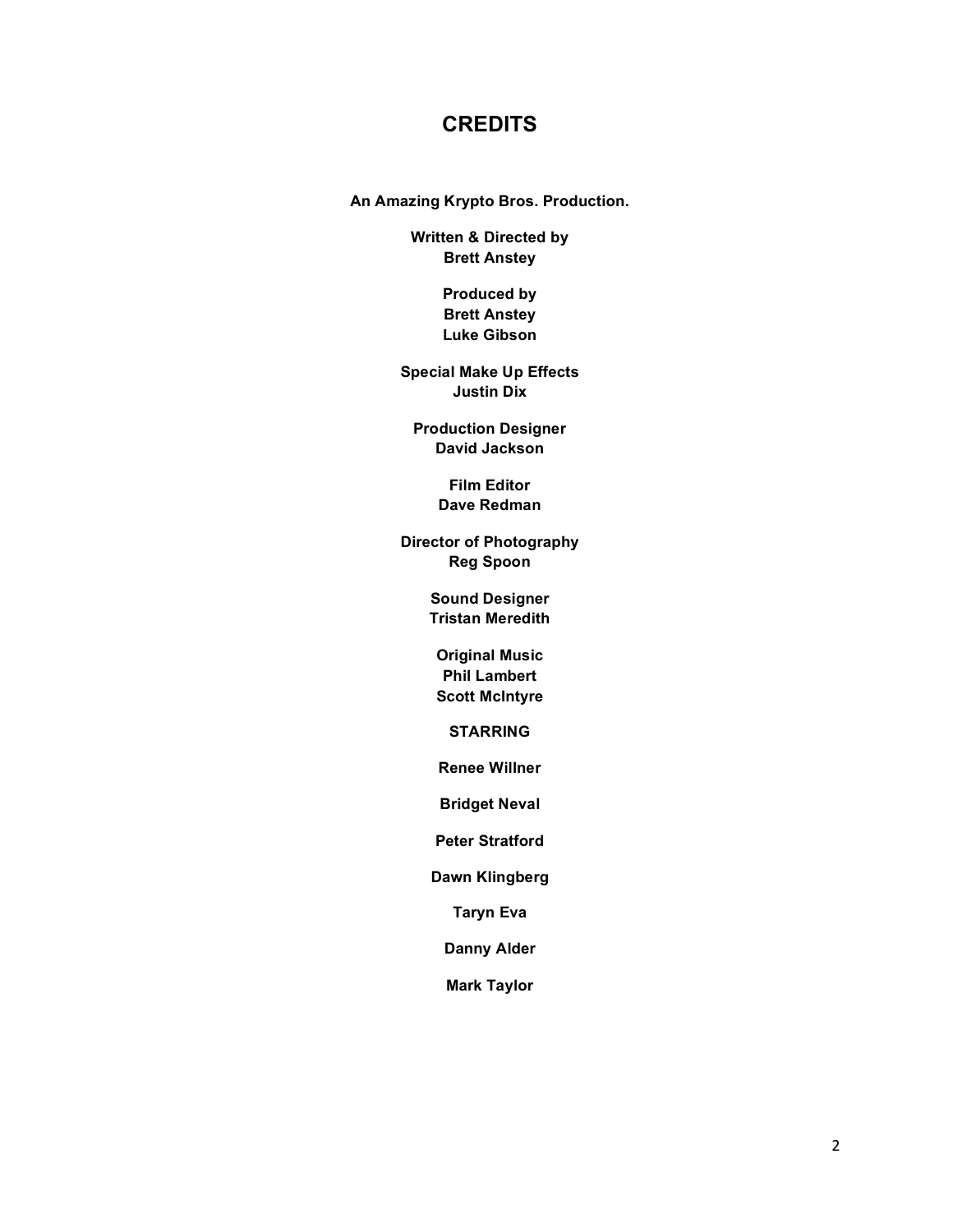# **LOG LINE**

During a violent thunderstorm, a family is awoken by piercing shrieks which summon the dead to rise again. Their lives explode in a blood soaked fury as they battle malevolent spirits … whilst fighting to save their souls from eternal torment with… the Banshee.

## **SYNOPSIS**

After receiving a mysterious gift from her dying grandmother, Claire takes her new boyfriend home to meet her family who live on an isolated property in the country. The family reunion begins well but Claire becomes increasingly uneasy with her grandmother's medicated mumblings about the banshee coming for her during the night. Later that night, the family is awoken by piercing shrieks and Claire's worst fears become a waking nightmare as the Screaming Banshee and her army of undead return to unleash blood soaked fury on them all.

## **ABOUT BANSHEES**

In Irish mythology, a Banshee is a spirit, a messenger of death, who's wailing signals that a family member is going to die. Although not always seen, her mourning call is heard at night across the fields & within the woods. According to tradition, the Banshee can only cry for five major Irish families: the O'Neills, the O'Briens, the O'Connors, the O'Gradys and the Kavanaghs.

She appears in a number of different guises – the most popular are as a beautiful young maiden or as a ragged old woman. The Banshee may also appear in a variety of other forms, such as that of a hare, a hooded crow and weasel - animals associated in Ireland with witchcraft. But no matter how she appears, the Banshee's eyes are always bloodshot from centuries of weeping.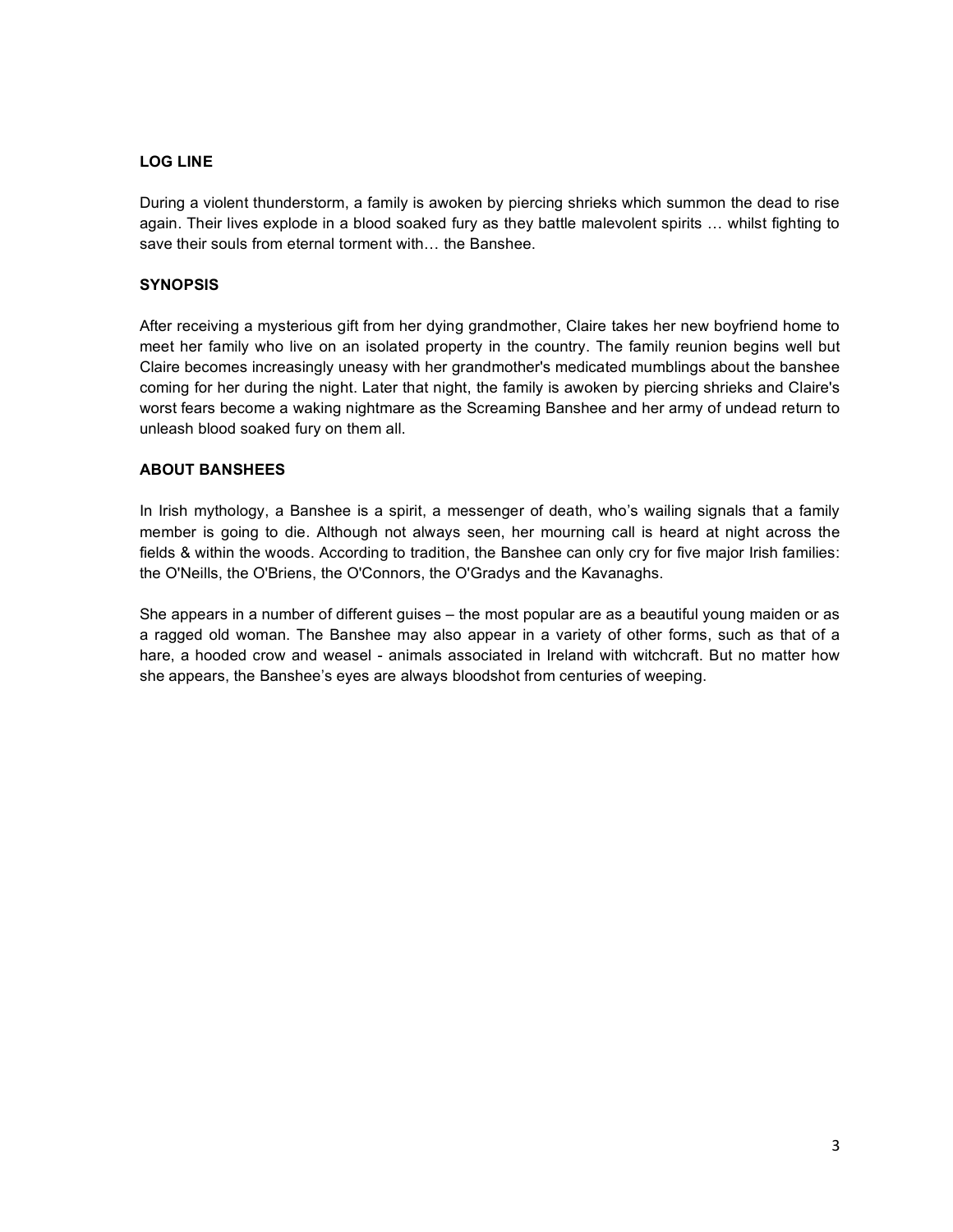## **DIRECTOR'S STATEMENT**

I grew up on a steady diet of the Hammer horror films and they were a big influence on the overall look and tone of DAMNED BY DAWN. In particular, as a kid I was never quite sure where exactly some of the Hammer films took place, geographically speaking. They had a nether world quality, almost like a fairy tale. I suppose the same could be said with the Universal films from the '30s and '40s too. So I worked hard to instill that feeling into DAMNED BY DAWN.

And as a kid growing up in the 'burbs of Melbourne, the Hammer "world" was for the most part, just so alien to me. It was so "old worldly European". And so scary!

I'd say "for the most part" because the only thing remotely "Hammer" in my world back then were pine forests. And the forests in the Hammers were always so dangerous. They were filled with evil; vampires, bats and wolves inhabited them. And I was attracted to that. I think because there was that connection. Because I could ride my BMX down the road to the forest and play within the "Hammer world" on a Saturday afternoon!

So I borrowed Hammer's "what evil lurks within the forest" element and used that in DAMNED BY DAWN. And the use of fog. We used a lot of fog!

I first became fascinated with the mythology of Banshees after watching the Disney movie *Darby O'Gill and the Little People* (1959). The image & concept really struck a chord with me. So I was always flummoxed that there hadn't been more banshee films. The idea and concept of a banshee is just ripe for a film. So as we were brainstorming ideas for a new film, I found some notes and research I had done on Banshees years earlier, and bingo! We had our new film. Through researching banshees, I discovered there are many different interpretations. Is she a young lady? A washer woman? An old hag? If you hear her wailing, does it signal it's you who will die? Or is it a loved one? So then it was just a case of what will work best within our story. What's creepier? So with some minor liberties, we stuck as close to traditional Irish folklore as possible.

After the first draft of the script was completed, it soon became apparent that making a period Hammer-esque horror film was beyond our poultry resources - we just couldn't afford Christopher Lee, Ingrid Pitt, horse-drawn carriages and boobs. However, fog, atmosphere and heavy doses of Irish mythology were all within our budget, so those elements remain.

Principle photography was shot during winter over 26 grueling days and nights in Ballarat, Australia. The cast and crew had to endure many nights in near-freezing conditions whilst working in forests and paddocks. In other words, the circumstances weren't ideal. But in the end we all survived…just! And despite the lowish budget, every cent is up on the screen.

The biggest challenge in making the film was not controlling the 950 cockroaches we purchased. Dealing and managing that many insects is testing at the best of times. Throw cold weather into the equation, and even the roaches struggled. They can survive a nuclear war, but barely made it through the nightly weather in Ballarat!

No, the biggest challenge was coming up with a title for the film. The most obvious one to use was, *THE BANSHEE*. But that seemed too literal & too obvious. Another name was *THE WAILING*, but we thought people may think the film was about Greenpeace or something. So with a pun, a homage & a little bit of irony, I came up with the title DAMNED BY DAWN.

**Brett Anstey**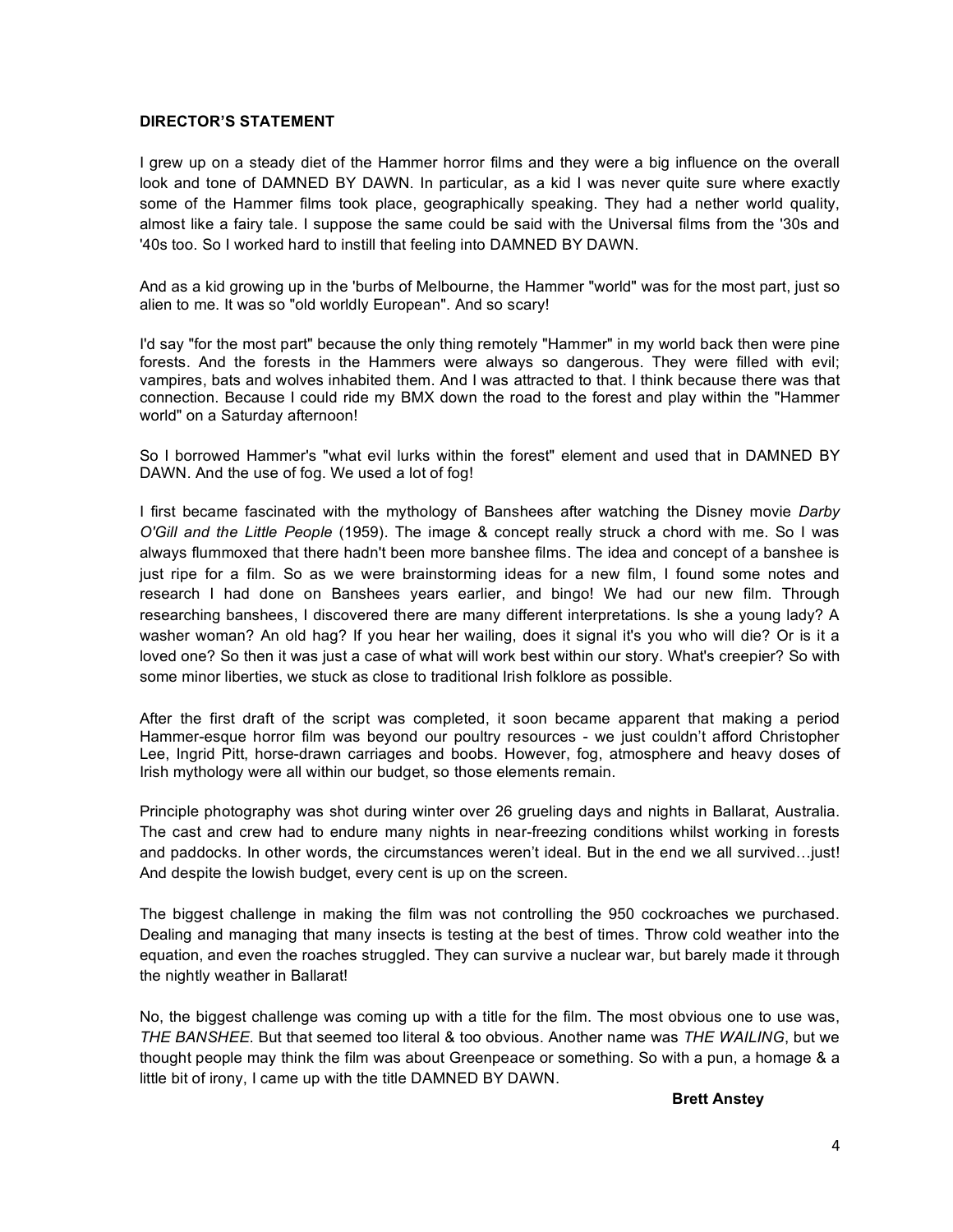## **PRODUCTION NOTES**

Special Make-Up Effects artist Justin Dix helped bring the central banshee creature to life in collaboration with concept designer Seth Justus, performer Bridget Neval and Sound Designer Tristan Meredith, the latter of whom Anstey cites as another key contributor to DAMNED's horrific impact: "Tristan Meredith has created a sound for the banshee's shrieking that seriously makes the hairs on the back of your neck stand up."

Producing a feature film on very little money is never ideal. But thankfully the entire cast and crew were really up for the challenge and were willing to accept any of the obstacles that were thrown at them. "For the most part, making these types of films is a blast. You get to do things that you wouldn't normally get the opportunity to experience. I mean, who wouldn't want to spend their nights running around through spooky woods, or getting covered in blood, or exploring old mine shafts, or dealing with hundreds of cockroaches, or walking around creepy old houses. These things are fun to do!" says Anstey. "We spent two days & nights shooting in an abandoned mine shaft. This place was not easily accessible, as in we'd have to carry the camera equipment/unit gear/generators etc at least two kilometers - over creeks, through waist high thistles & blackberries, up hills which were almost vertical – it was insane, all of this JUST to reach the entrance of the shaft. Then we needed to venture deep inside the shaft to shoot. And without a torch, it was pitch black. And incredibly spooky! By the end of the two days, everyone became a victim of the low hanging ceiling – I've never heard more expletives within a two day period!"

# **ABOUT THE CAST**

#### **BRIDGET NEVAL – The Banshee**

Bridget spent much of her childhood in Canada and moved to Australia when she was twelve. She made her professional acting debut at 16 in the Canadian/Australian co-production GUINEVERE JONES (Crawfords). The following year she was cast as the lead in Jonathan M Schiff's series WICKED SCIENCE, which ran for two seasons and won an AFI for Best Children's Programme. At 19, Bridget was cast as the first openly gay character in the long-running Australian soap opera NEIGHBOURS, which generated a great deal of controversy in Australia and overseas. She has performed in various TV, film and theatre productions including KATH AND KIM, CHASING PEGASUS and the award-winning short film, KEN'S BAD DAY. Since completing DAMNED BY DAWN, Bridget has retired from acting and is currently pursuing a career in counselling/social work.

#### **RENEE WILLNER – Claire**

Renee graduated from the University of Ballarat Performing Arts. After her critically applauded performance as 'Fiona' in David Williamson's THE REMOVALIST, Renee toured Australia performing the meatiest of Shakespeare's ladies such as Queen Margaret, Beatrice, Miranda and Hamlet (no offence to the Prince of Denmark - it was an adaptation!). Renee's previous film work included the award winning shorts MOTHERS HEART & KIKI. Renee is also an accomplished singer and enjoys performing in a jazz duo belting out classic tunes and exploring original works.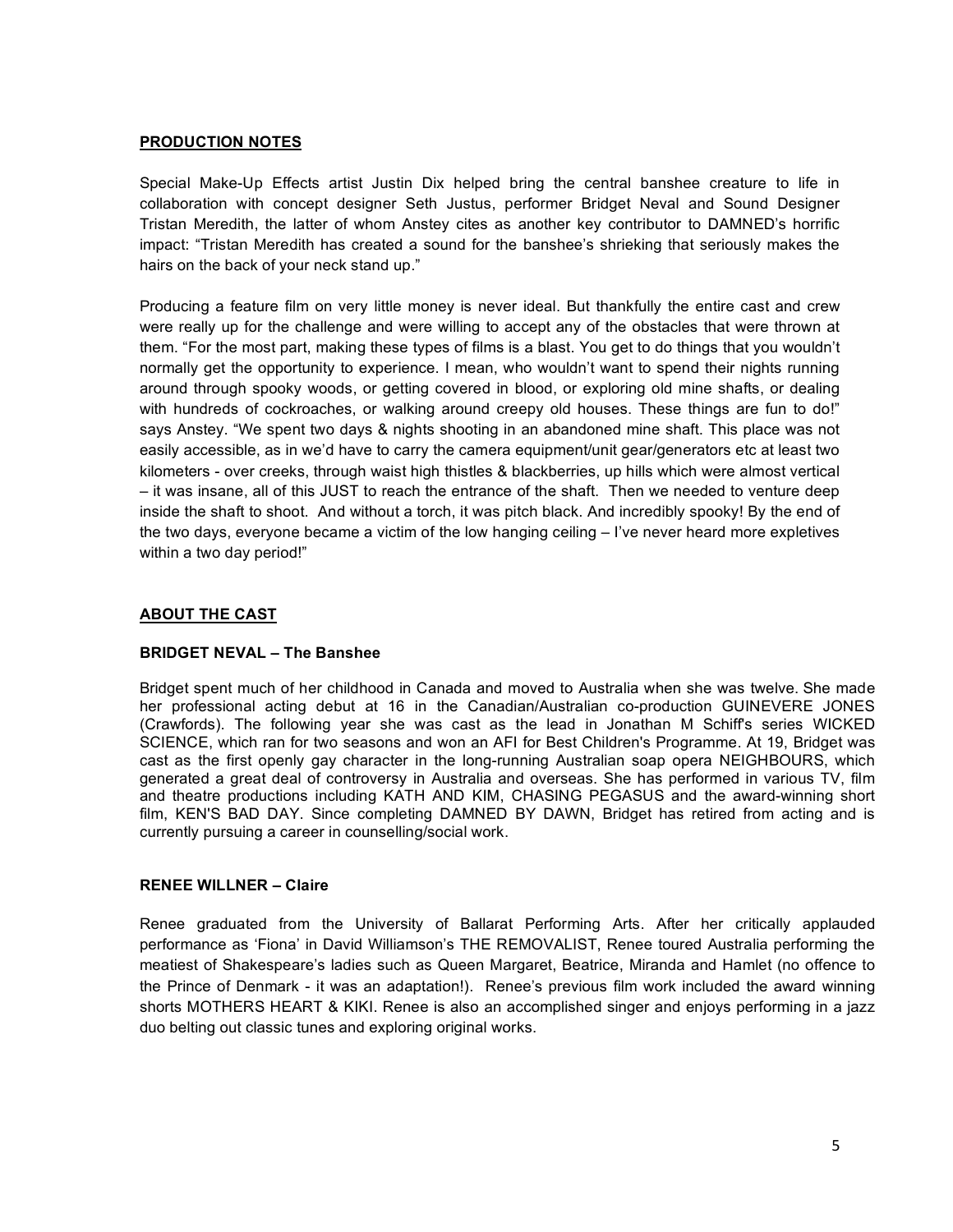# **PETER STRATFORD – Bill**

Peter has appeared in Film, TV and Theatre, working in the UK, USA, and Australia. He hosted the Current Affairs Programme, "Open House", for BBC South in the Sixties, appeared in Cabaret/Fashion in San Francisco in the seventies and since returning to Australia in the mid seventies, has appeared in over forty TV mini series and TV series, in continuing and guest roles.

He has appeared on Stage in over forty five productions, ranging from Shakespeare to DeLillo, in subsidized/State theatres, commercial national tours, independent and experimental theatre.

Over the years he has appeared in many short films, some nineteen feature films, the latest of which was shot in 2010. "Damned by Dawn" was his first venture into "horror" which he found immensely enjoyable, especially to work with such a stimulating cast and creative team.

# **TARYN EVA – Jen**

Born in Melbourne, Australia, Taryn's first feature film role is as 16yo Jen in "Damned by Dawn".

Her featured acting credits have included Erica in "the Apocalypse Bear " trilogy and "Bonnie" in "Todd's Story", a road safety documentary. Taryn's stage experience at school culminated in her recognition as one of her state's gifted drama students, through her inclusion in the Victorian Top Class Drama showcase performance series of 2007.

Taryn is currently combining her acting and university film/TV and zoology studies, hoping for opportunities to travel and pursue both of these passions.

# **ABOUT THE FILMMAKERS**

# **BRETT ANSTEY – Director, Writer & Producer**

In 1984, a showing of the classic Ray Harryhausen film, *The 7th Voyage of Sinbad*, captured the imagination of Brett who immediately acquired a Super 8 camera and began his first foray into stop motion animation. Fast-forward many years and he has accrued an impressive and solid work history. Initial employment as a camera operator led soon after to lauded success as both a Director of Photography and Director on a wide variety of commercials, short films, music videos and television series, including *Search For A Super Model, Squawk TV, The World Comedy Tour* and *The Guido Hatzis Lecture Series* and various music videos for the Aria-nominated bands *Area 7 & The Living End*.

As founding member of the nefarious Melbourne-based consortium of guerrilla film-makers known as THE AMAZING KRYPTO BROS., he is inspired by Antonio Rinaldi, Bernard Herrmann, Curt Siomak, Mike Barson and Graeme Garden.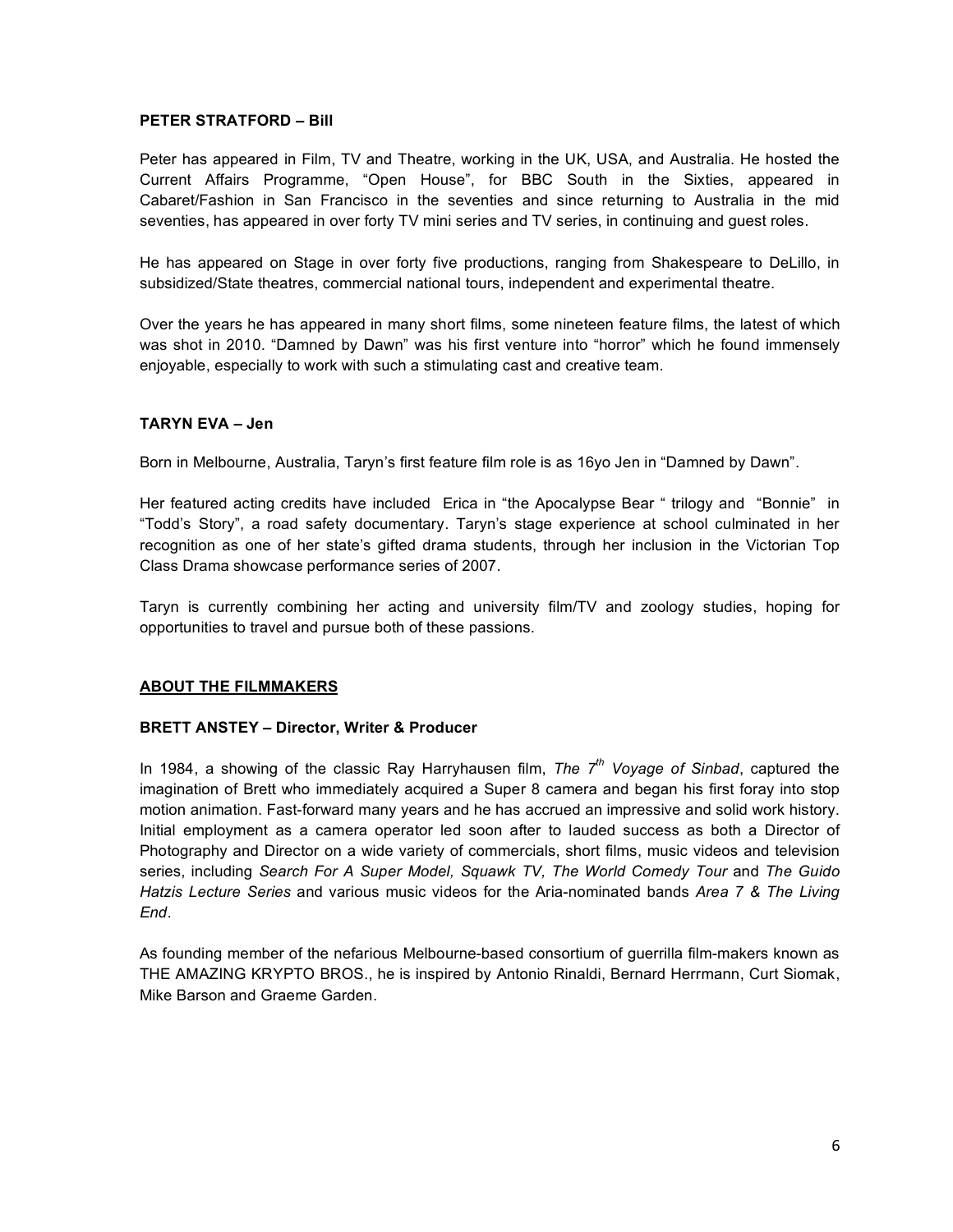#### **DAVE REDMAN – Editor, Associate Producer**

Dave Redman is a prolific editor with a passion for storytelling and is a long time collaborator with Brett Anstey on a number of short films.

For over 20 years Dave has been a film and television editor cutting four feature films, over 150 episodes of TV, hundreds of TVCs, music videos and 40 short films that have played at festivals worldwide. He has participated in Q&A sessions at Popcorn Taxi and St Kilda Film Festival and had a rare midnight screening of three of his films at St Kilda Film Festival in 2000.

Dave is also a graduate of the prestigious Australian Film, Television & Radio School (AFTRS) with an MA in Editing for Drama and won the Complete Editor Award in his graduating year (1998). Dave's other awards include Best Editing in an Australian Film at Flickerfest(2000) and the Australian Screen Editors' Best Editing Award (TV non-drama) for 'Bondi Vet' (2009).

## **JUSTIN DIX – Special Make-Up Effects**

Justin heads up Wicked of Oz, an award winning special effects studio to cater for the ever expanding film industry in Australia. Justin and his Wicked crew have created award winning prosthetic makeup effects, props, miniatures, animatronic characters and set pieces for the feature films, television and exhibition industry.

Justin has worked with respected directors such as George Lucas and Roger Donaldson, re-creating iconic robots R2-D2 and C3PO for STAR WARS Episode 2 & 3 and 1960's Trinidad for the UK production "The Bank Job". Wicked of Oz has also now established itself amongst a new breed of directors such as Greg McLean of "Wolf Creek" and Jamie Blanks of "Urban Legend".

Known for injecting his enthusiasm into each and every project, Justin has lead his talented and professional team to be recognized internationally, being awarded 'Best Special Effects Make-Up' for their work on Jamie Blank's Storm Warning. Most recently Justin completed the Make-Up FX for Sean Byrne's THE LOVED ONES & the much acclaimed RED HILL.

#### **REG SPOON – Director of Photography**

Reg started in the industry "almost by accident" as a runner in the mid 1960's before working his way into the camera department on numerous television drama series during the 1970's. After shooting the award winning Miss Muffet children's television series, Reg "un-officially" retired in 1989. A gifted artist, he spent the next few years concentrating on painting – resulting in three critically acclaimed exhibitions. It was a chance encounter with The Amazing Krypto Bros that lured Reg back behind the camera for the short film, COSMIC SAFARI. When he's not being lured out of retirement, Reg lives on the Mornington Peninsula with his wife of 46 years & two dogs of 6 & 10 years, respectively.

# **THE AMAZING KRYPTO BROS – Production Company**

Founded in 1986, The Amazing Krypto Bros are a group of film makers favouring the science fiction, horror & comedy genres. Each member proudly wears many hats. They are not brothers in real life.